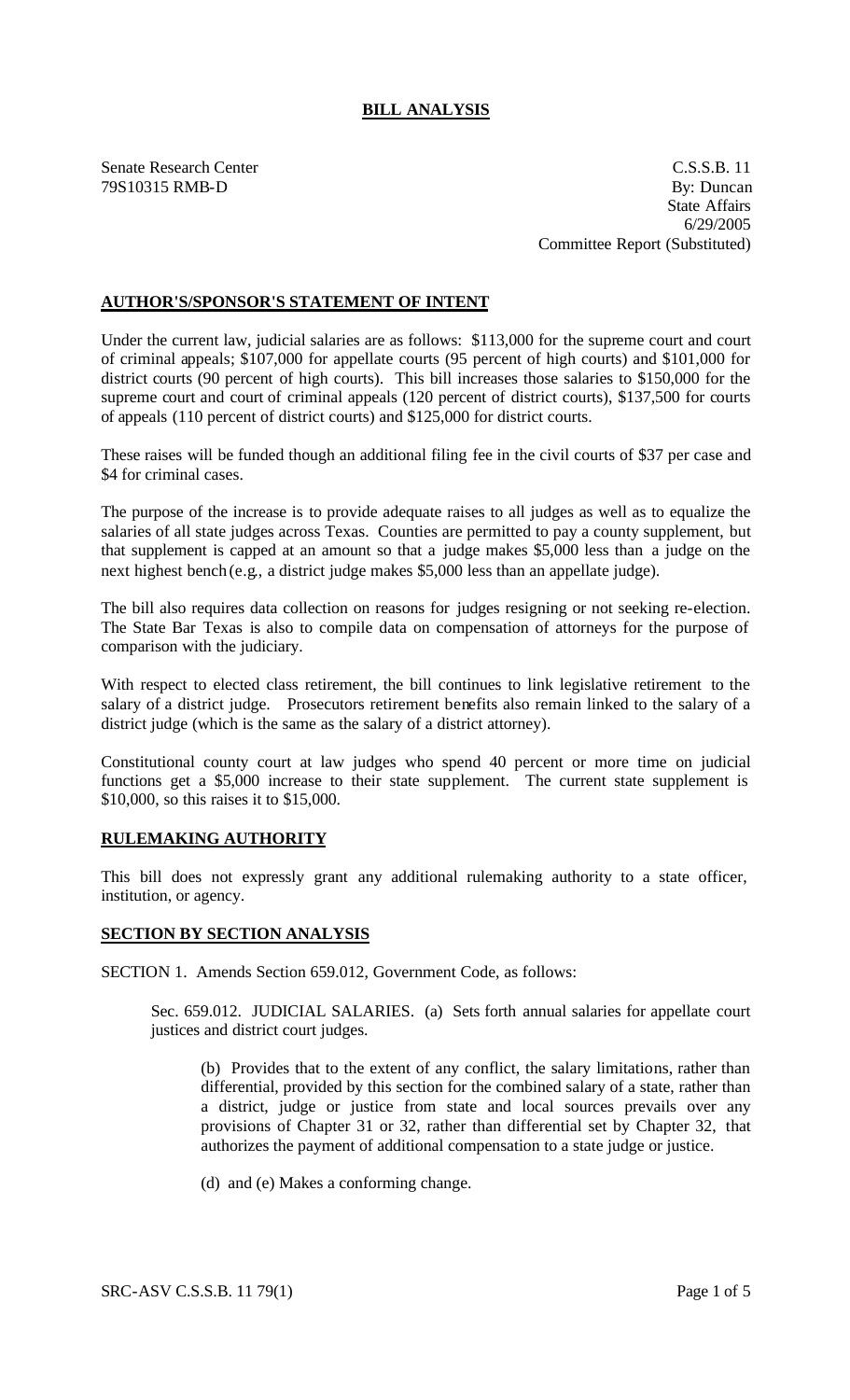SECTION 2. Amends Sections 26.006(a), Government Code, to entitle a county judge to an annual salary supplement from the state of \$15,000, rather than \$10,000, if at least 40 percent of the functions that the judge performs are judicial functions.

SECTION 3. Amends Section 31.001, Government Code, to authorize the commissioners court in the counties of each of the 14 courts of appeals districts to pay additional compensation in an amount that does not exceed the limitations of Section 659.012, rather than \$15,000 a year, to each of the justices of the courts of appeals residing within courts of appeals district that includes those counties.

SECTION 4. Amends the heading to Chapter 32, Government Code, to read as follows:

### CHAPTER 32. ADDITIONAL COMPENSATION OF DISTRICT JUDGES

SECTION 5. Amends the heading to Subchapter A, Chapter 32, Government Code, to read as follows:

### SUBCHAPTER A. ADDITIONAL COMPENSATION PAID BY COUNTY FOR EXTRAJUDICIAL SERVICES

SECTION 6. Amends Section 32.001, Government Code, as follows:

Sec. 32.001. AUTHORITY FOR ADDITIONAL COMPENSATION. (a) Authorizes the commissioners court of a county, rather than the Commissioners Court of Anderson County, to pay the judges of the district courts having jurisdiction in the county additional compensation in an amount that does not exceed the limitations of Section 659.012 for extrajudicial, rather than an annual salary not to exceed \$1,200 for judicial and administrative, services performed by the district judges.

(b) Requires the compensation, rather than the salary, to be paid in monthly installments from available funds of the county

(c) Provides that the compensation, rather than salary, is in addition to the salary paid by the state and any other compensation authorized by law. Deletes existing Subsection (d) relating to the maximum supplemental salary that is authorized to be paid to a certain judge.

SECTION 7. Amends Section 152.0003, Human Resources Code, as follows:

Sec. 152.0003. COMPENSATION. Prohibits the combined salary from all state and local sources of a district judge serving on a juvenile board from exceeding an amount that is \$5,000 less than the salary provided by the state for a justice of a court of appeals other than the chief justice.

SECTION 8. Amends Subchapter C, Chapter 72, Government Code, by adding Section 72.030, as follows:

Sec. 72.030. COLLECTION OF DATA RELATING TO JUDICIAL TURNOVER. (a) Requires the Office of Court Administration of the Texas Judicial System (office) to collect certain data.

(b) Requires the office, not later than December 1 of each even-numbered year, to file a report containing the data collected under Subsection (a) for the preceding state fiscal biennium with certain state elected officials with jurisdiction over the judiciary or appropriations.

(c) Requires the report filed under Subsection (b) to include certain findings.

(d) Provides that the purpose of filing the report with the legislature is to provide the legislature with information to facilitate legislation that ensures that the compensation of state judges is adequate and appropriate.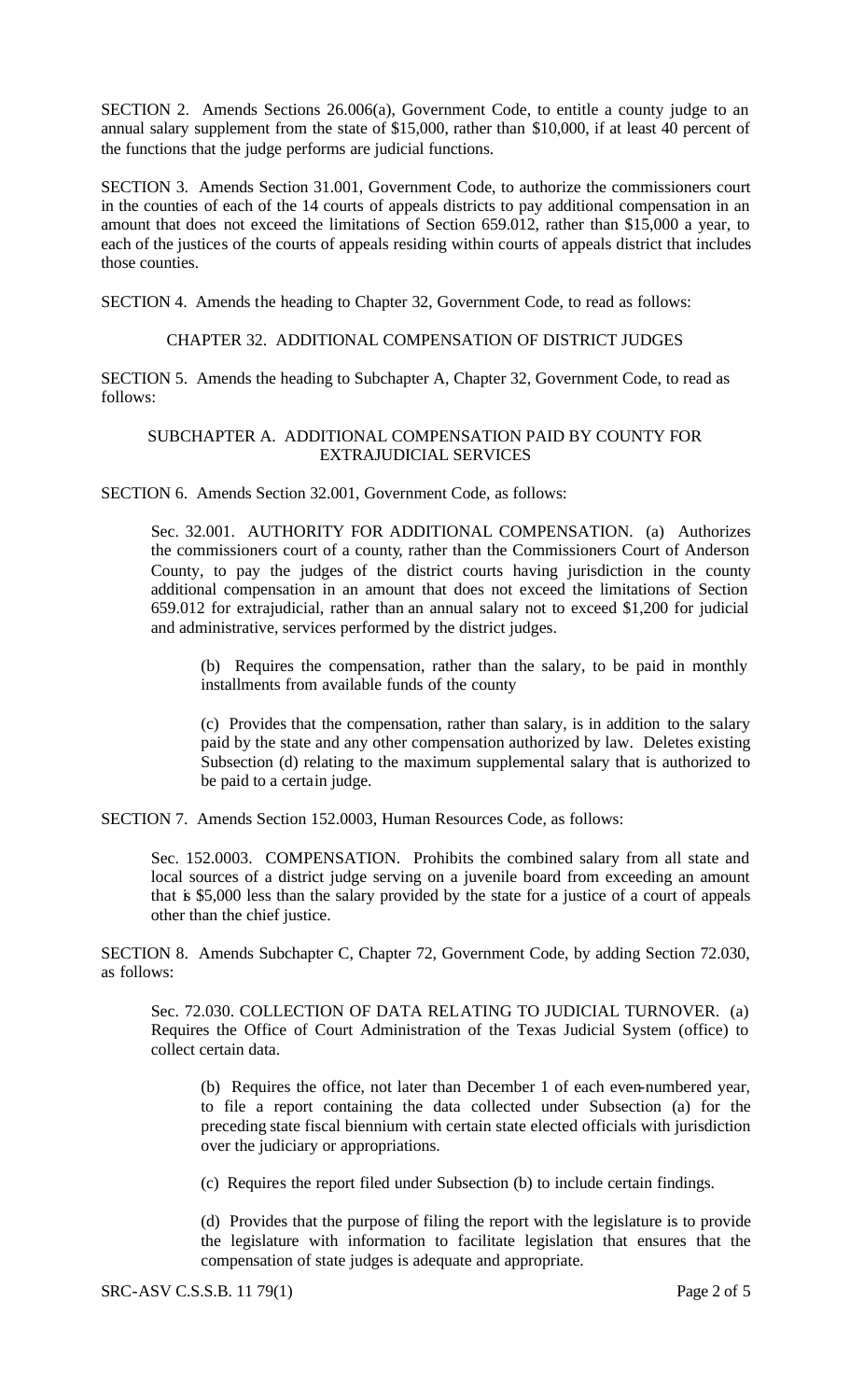SECTION 9. Amends Subchapter H, Chapter 81, Government Code, by adding Section 81.116, as follows:

Sec. 81.116. COLLECTION OF DATA RELATING TO ATTORNEY COMPENSATION. (a) Requires the state bar to biennially collect data relating to the compensation of lawyers engaged in the priva te practice of law.

(b) Requires the state bar, not later than December 1 of each even-numbered year, to file a report containing the data collected under Subsection (a) for the preceding state fiscal biennium with certain state elected officials with jurisdiction over the judiciary or appropriations.

SECTION 10. Amends Section 814.103, Government Code, to increase the multiplier used to calculate the standard service retirement annuity for a district judge to 2.3 percent, rather than two percent.

SECTION 11. Amends Section 133.003, Local Government Code, to conform to Senate Bill No. 1704, Acts of the 79th Legislature, Regular Session, 2005, to provide that this chapter applies to certain fees, including the fee imposed under Article 102.0045, Code of Criminal Procedure and the cost on conviction imposed under Section 133.105 and deposited in the judicial fund.

SECTION 12. Amends Section 133.004, Local Government Code, to provide that this chapter applies to certain fees including the filing fee for the judicial fund imposed in district court, statutory county court, and county under Section 133.154.

SECTION 13. Amends Subchapter C, Chapter 133, Local Government Code, by adding Section 133.105, as follows:

Sec. 133.105. FEE FOR SUPPORT OF COURT-RELATED PURPOSES. (a) Requires a person convicted of any offense, other than an offense relating to a pedestrian or the parking of motor vehicle, to pay as a court cost, in addition to all other costs, a fee of \$4 to be used for court-related purposes for the support of the judiciary.

(b) Requires the treasurer to deposit 60 cents of each fee collected under this section in the general fund of the county or municipality, as appropriate, to promote the efficient operation of the municipal or county courts and the investigation, prosecution, and enforcement of offenses that are within the jurisdiction of the courts.

(c) Requires the treasurer to remit the remainder of the fees collected under this section to the comptroller in a certain manner.

SECTION 14. Amends Subchapter D, Chapter 133, Local Government Code, by adding Section 133.154, as follows:

Sec. 133.154. ADDITIONAL FILING FEE IN DISTRICT COURT, STATUTORY COUNTY COURT, OR COUNTY COURT FOR SUPPORT OF JUDICIARY. (a) Requires that in addition to other fees authorized or required by law, the clerk of a district court, statutory county court, or county court collect a fee of \$37 on the filing of any civil suit to be used for court-related purposes for the support of the judiciary.

(b) Requires the treasurer to remit the fees collected under this section to the comptroller in a certain manner. Requires the comptroller to deposit the fees in the judicial fund.

SECTION 15. Amends Subchapter D, Chapter 101, Government Code, by adding Section 101.062, as follows:

SRC-ASV C.S.S.B. 11 79(1) Page 3 of 5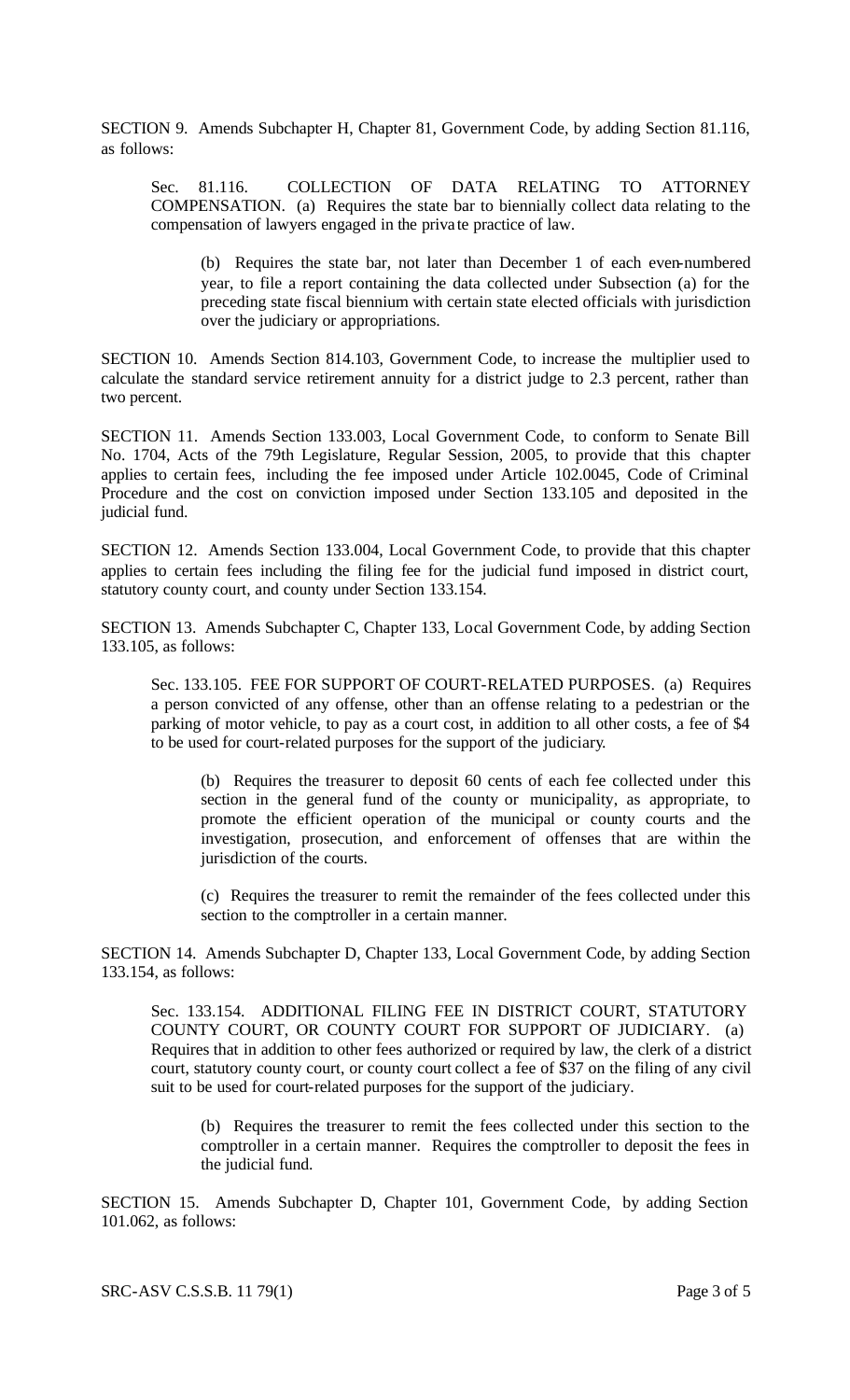Sec. 101.062. DISTRICT COURT FEES: ADDITIONAL FILING FEE FOR SUPPORT OF JUDICIARY. Requires the clerk of a district court to collect on the filing of a civil suit an additional filing fee of \$37 under Section 133.154, Local Government Code, to be used for Court-related purposes for the support of the judiciary.

SECTION 16. Amends Subchapter E, Chapter 101, Government Code, by adding Section 101.083, as follows:

Sec. 101.083. STATUTORY COUNTY COURT FEES: ADDITIONAL FILING FEE FOR SUPPORT OF JUDICIARY. Requires the clerk of a statutory court to collect on the filing of a civil suit an additional filing fee of \$37 under Section 133.154, Local Government Code, to be used for court-related purposes for the support of the judiciary.

SECTION 17. Amends Subchapter G, Chapter 101, Government Code, by adding Section 101.123, as follows:

Sec. 101.123 COUNTY COURT FEES: ADDITIONAL FILING FEE FOR SUPPORT OF JUDICIARY. Requires the clerk of a county court to collect on the filing of a civil suit an additional filing fee of \$37 under Section 133.154, Local Government Code, to be used for court-related purposes for the support of the judiciary.

SECTION 18. Amends Subchapter B, Chapter 102, Government Code, by adding Section 102.022, as follows:

Sec. 102.022. COURT COST ON CONVICTION FOR SUPPORT OF JUDICIARY. Requires a person convicted of any offense, other than an offense relating to a pedestrian or the parking of a motor vehicle, to pay a cost on conviction of \$4 under Section 133.105, Local Government Code.

SECTION 19. Provides that Section 51.607 (Implementation of New or Amended Court Costs and Fees), Government Code, does not apply to court costs or fees imposed under this Act.

SECTION 20. Repealer: Section 2, Chapter 100, Acts of the 78th Legislature, Regular Session, 2003; Section 4, Chapter 62, Acts of the 78th Legislature, Regular Session, 2003; and Sections 32.002 through 32.253 and 659.0125, Government Code.

SECTION 21. (a) Requires the office, not later than January 1, 2006, to begin collecting the data required by Section 72.030, Government Code, as added this Act.

(b) Requires the State Bar of Texas, not later than January 1, 2006, to begin collecting the data required by Section 81.116, Government Code, as added by this Act.

SECTION 22. Makes application of a salary payment prospective to November 1, 2005.

SECTION 23. Makes application of Section 133.105, Local Government Code, as added by this Act, prospective.

SECTION 24. (a) Requires Employees Retirement System of Texas (ERS), on November 1, 2005, to recompute the annuities of persons who retired before that date under Section 839.102 (Service Retirement Annuity) or 839.103 (Optional Service Retirement), Government Code, whether payable on November 1, as if the state salary provisions applicable on November 1 to judges of the same classification as the last court to which the retiree was elected or appointed had been in effect on the date of retirement. Requires the ERS, on November 1, 2005, to recompute the annuities of beneficiaries receiving an annuity that became payable before that date under Section 839.301 (Selection of Death Benefit Plan by Member) or 839.302 (Selection of Death Benefit Plan by Survivor of Member), Government Code, in the same manner.

(b) Provides that the first payment of an annuity recomputed under this section becomes payable on the first date a payment of the annuity becomes payable after the effective date of this Act.